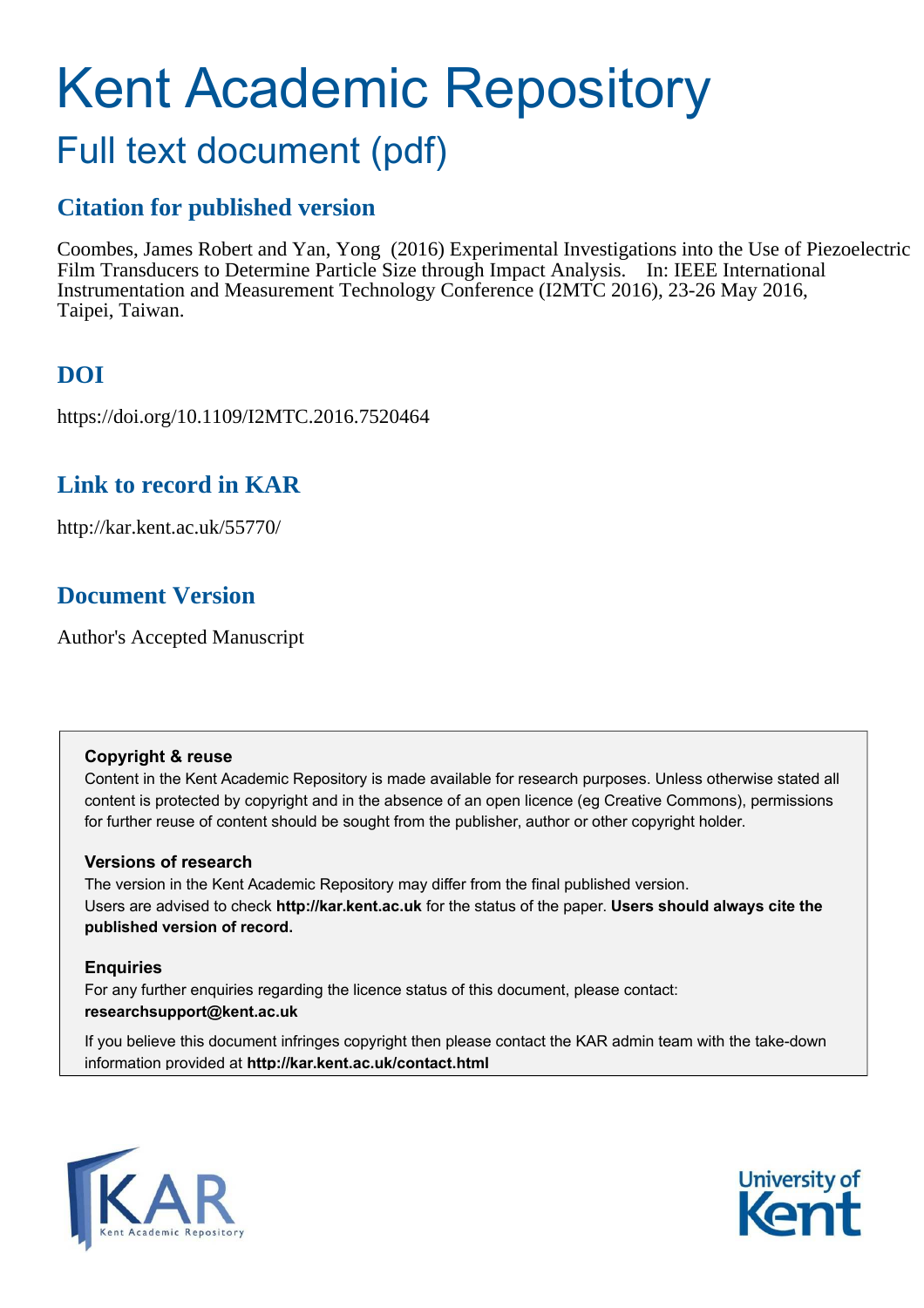## Experimental Investigations into the Use of Piezoelectric Film Transducers to Determine Particle Size through Impact Analysis

James Robert Coombes

School of Engineering and Digital Arts, University of Kent Canterbury, Kent CT2 7NT, UK [jrc55@kent.ac.uk](mailto:jrc55@kent.ac.uk) 

*Abstract* – **Sensors are required to determine the particle size of granular materials in a variety of industries such as energy, chemical manufacturing and food processing. The importance of accurately monitoring the particle size is essential in quality control in these industrial sectors. This paper presents the use of a custom made piezoelectric PVDF film transducer that is capable of determining the particle size of granular material through impact analysis. Experiments were carried out using a purpose-built test rig using ball bearings of different sizes traveling at different velocities. Through power spectral analysis of the impact signal it has been determined that different components of the signal spectrum may relate to different characteristics of the particle itself such as particle impact velocity and particle size. A comparison between the experimental data and system modelling results using the known mechanical characteristics of the test particles shows close similarities.** 

#### *Keywords - piezoelectric film, impact, PVDF, particle size, particle velocity*

#### I. INTRODUCTION

The ability to determine the particle size in granular materials is important in many industrial sectors such as energy, chemical manufacturing and food processing. The importance of accurately determining the particle size is vital for quality control.

One of the main areas of interest is an online method for monitoring particle size distribution during the transport of granular materials. One of the most common ways granular materials are transported is through the use of bulk solid pneumatic conveying systems. This type of system uses high velocity air to convey pulverised material along a pipe using either positive or negative pressure [1].

Many sensing methods have been researched such as optical [2 and 3], electrostatic [4] and impact/acoustic [5 and 6] to determine particle size in bulk solid pneumatic conveying systems. The optical method uses a transparent window and a camera to capture an image of the conveyed particles, a laser screen is used to illuminate the particles as they travel past the camera's view. This method has the disadvantage that the transparent window is susceptible to

Yong Yan

School of Engineering and Digital Arts, University of Kent Canterbury, Kent CT2 7NT, UK [y.yan@kent.ac.uk](mailto:y.yan@kent.ac.uk)

contamination by the fine dust in the material. However, this problem was addressed by the use of an air purging system to prevent particles coming into contact with the window [3].

Electrostatic sensors have also been deployed to determine particle size. The principle of using electrostatic sensors is that as the particles travel down the pipe they pick up an electrostatic charge due to friction with each other and the air [1]. The use of electrostatic sensors to determine particle size is based on the idea that a larger particle carries more electrostatic charge on its surface than that of a smaller one of the same type [4]. However, Coombes and Yan [7] found that smaller particles had a higher level of electrostatic charge compared to larger ones of the same type for the same mass flow rate.

Particle size has also been determined by measuring the vibrations caused by particle impacts. These sensors have used accelerometers to measure the vibrations [5], piezoelectric materials [6] and piezoelectric acoustic emission sensors [8]. All these methods use an impact bar that comes into contact with the particle flow. This method has the disadvantage of the sensor being intrusive, however, in dilute phase flow (particle concentration less than 0.1% by volume [1]) this does not cause a significant problem. However, the design of the impact bar used in these sensing methods is quite large so even in a dilute phase flow multiple impacts may occur at the same time. Also the design of the impact bar and position of the sensor means that the same sized particles travelling at the same speed could impact the bar at different locations and the sensor output would be different. Off-line experimentation has also been carried out using a piezoelectric sensor to measure the impact characteristics of spherical particles [9]. This work used a large impact plate with a piezoelectric sensor mounted on the reverse side of the plate. This sensor arrangement would be unsuitable for measuring particle size in dilute phase flow since the large plate would suffer from simultaneous impacts by many particles.

This research aims to illustrate the feasibility of using a piezoelectric film sensor that is capable to determine particle size which can be adapted for online measurement of pneumatically conveyed particles. This sensor would have the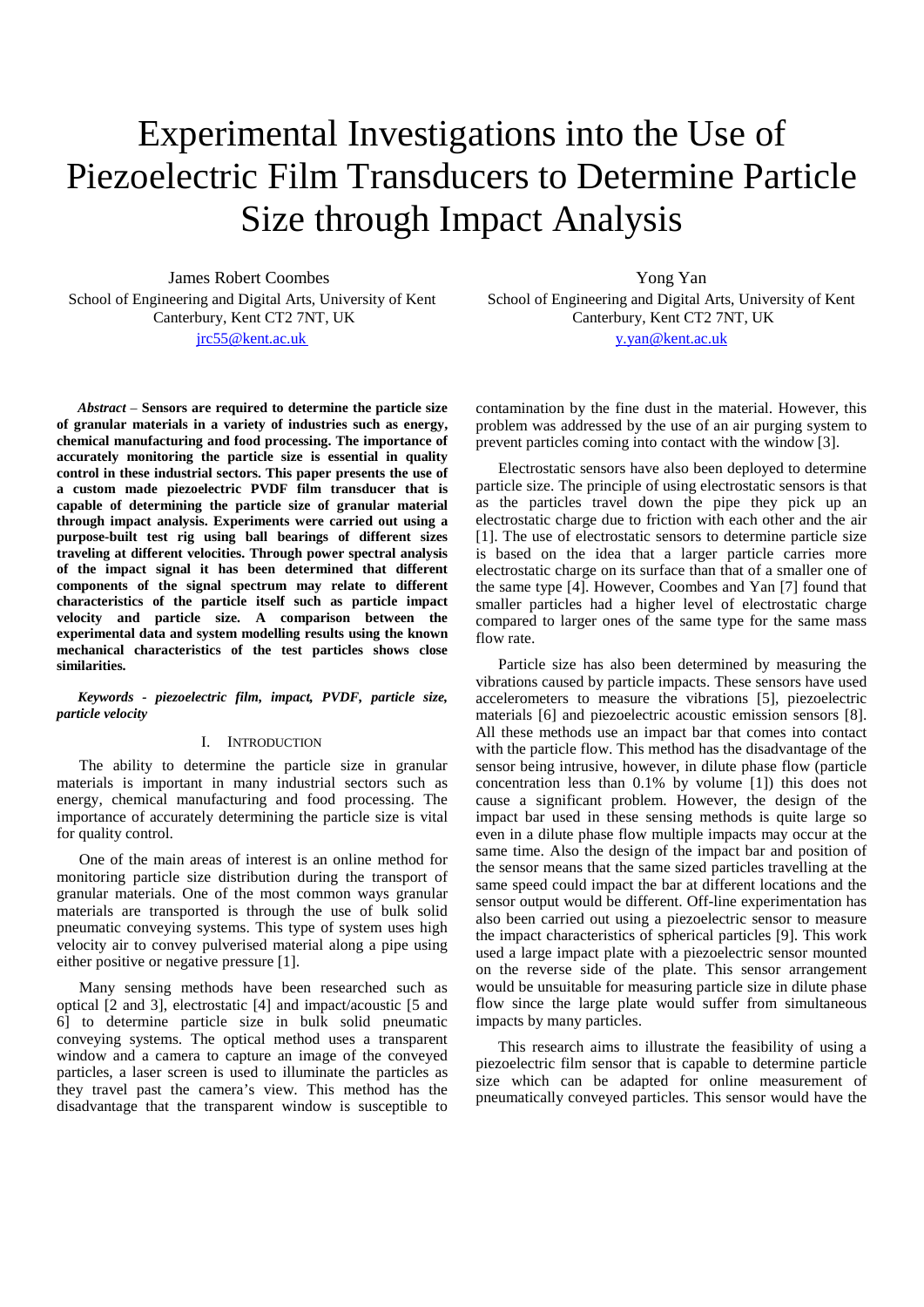novel feature in that it will have a very small active sensing area, thus reducing the chance of multiple impacts occurring at the same time.

#### II. MEASUREMENT PRINCIPLE

When a moving particle collides with a fixed solid surface the kinetic energy of the moving particle is converted into an impact force. Hertz was the first to pioneer this work [10]. In order to determine the impact force the particle is assumed to be a sphere. This is because many particles in industry such as coal particles in the energy industry or shot in manufacturing are close to being spherical in shape. In order to calculate the impact force the mechanical properties of the impact surface and particle have to be taken into account. The effective elastic modulus  $E^*$  can be determined by [11]:

$$
E^* = 2\left(\frac{1 - v_1^2}{E_1} + \frac{1 - v_2^2}{E_2}\right)^{-1}
$$
 (1)

Where  $v_1$  and  $v_2$  is the Poisson's ratio of the particle and surface respectively and  $E_1$  and  $E_2$  Young's modulus of the particle and surface respectively. The size (radius) of the particle also has to be taken into account. The median radius  $R^*$  of the contact surfaces is defined as [11]:

$$
R^* = \left(\frac{1}{R_1} + \frac{1}{R_2}\right)^{-1} \approx R_1 \tag{2}
$$

Where  $R_1$  and  $R_2$  are the radius of the particle and surface respectively.

From the moment of collision occurs till the moment the particle velocity reduces to zero elastic deformations occur. The time (duration of impact) is determined by [11]:

$$
s = \left(\frac{225}{64} \frac{m^2 V^2}{E^{*2} R^*}\right)^{1/5} \tag{3}
$$

Where *m* is the mass of the particle, *V* is the velocity of the particle. The maximum impact force is defined by [11]:

$$
F_{max} = \left(\frac{225 \, m^3 \, E^{*2} \, R^* \, V^6}{144}\right)^{1/5} \tag{4}
$$

To measure the impact force of the colliding particle a piezoelectric transducer is used to measure the vibrations caused by the particle impact. Piezoelectric materials convert mechanical stress and strain into voltage or charge [12].

PVDF (Polyvinylidene Fluoride) film is a piezoelectric material which was chosen as the transducer for the impact sensor because it has: a wide frequency range  $(0.001 \text{ Hz} - 10^9)$ Hz), high mechanical strength and impact resistance, high voltage output (10 times higher than piezo ceramics) and it can be manufactured into complex shapes [13].

The PVDF transducer is fabricated by having a layer of PVDF film sandwiched between two metal surfaces. The metal surfaces are applied to the PVDF surface by evaporatively deposited metals such as copper, nickel, silver or gold with the metal layer being between 500 – 1000 Å thick [13]. The active area on the PVDF transducer is determined by where the metal surfaces overlap to form an electrode as

shown in Fig. 1. These electrode shapes can be fabricated using chemical etching techniques [13].

When stress is applied to the active area on the PVDF transducer the deformation changes the charge density of the material, this change causes a voltage to be generated between the two electrodes. The output voltage is directly proportional to the magnitude and frequency of the applied stress [13].



Fig. 1 Diagram of PVDF transducer

PVDF film is anisotropic which means the voltage output is dependent upon which axis the mechanical stress is applied. These piezo coefficients are most commonly used in either charge or voltage modes  $(d_{3n}$  or  $g_{3n}$  respectively). The output of the PVDF film can be either charge or voltage. The output charge in charge mode is represented by [13]:

$$
D = \frac{Q}{A} = d_{3n} F_n \tag{5}
$$

Where  $D$  is the charge density developed,  $Q$  is the charge developed *A* is the conductive area of the electrodes, *d3n* is the axis of the applied stress or strain and  $F<sub>n</sub>$  is the applied stress in the specified direction. When configured in voltage mode the output voltage is represented by [13]:

$$
V_o = g_{3n} X_n t \tag{6}
$$

Where  $V_o$  is the output voltage,  $g_{3n}$  is the axis of the applied stress or strain,  $X_n$  is the applied stress in the specified direction and *t* is the thickness of the PVDF film. The mechanical stress  $X_n$  is calculated by:

$$
X_n = \frac{F_{max}}{A} \tag{7}
$$

#### III. IMPACT SENSOR DESIGN

The impact sensor and data logger consists of the impact waveguide, a PVDF film transducer (illustrated in Fig. 2), a signal conditioning circuit and a microcontroller controlled analogue to digital converter (ADC) which outputs the impact sensor data to a PC or an SD memory card is shown in Fig. 3.

The waveguide primary function is to act as a conduit for the vibrations caused by the particle impact. The waveguide is secured using tightly fitting rubber washers which limits the directional axis of movement to one direction (one dimension of movement). By doing this the rubber washer also applies friction to this dimension of movement and this would reduce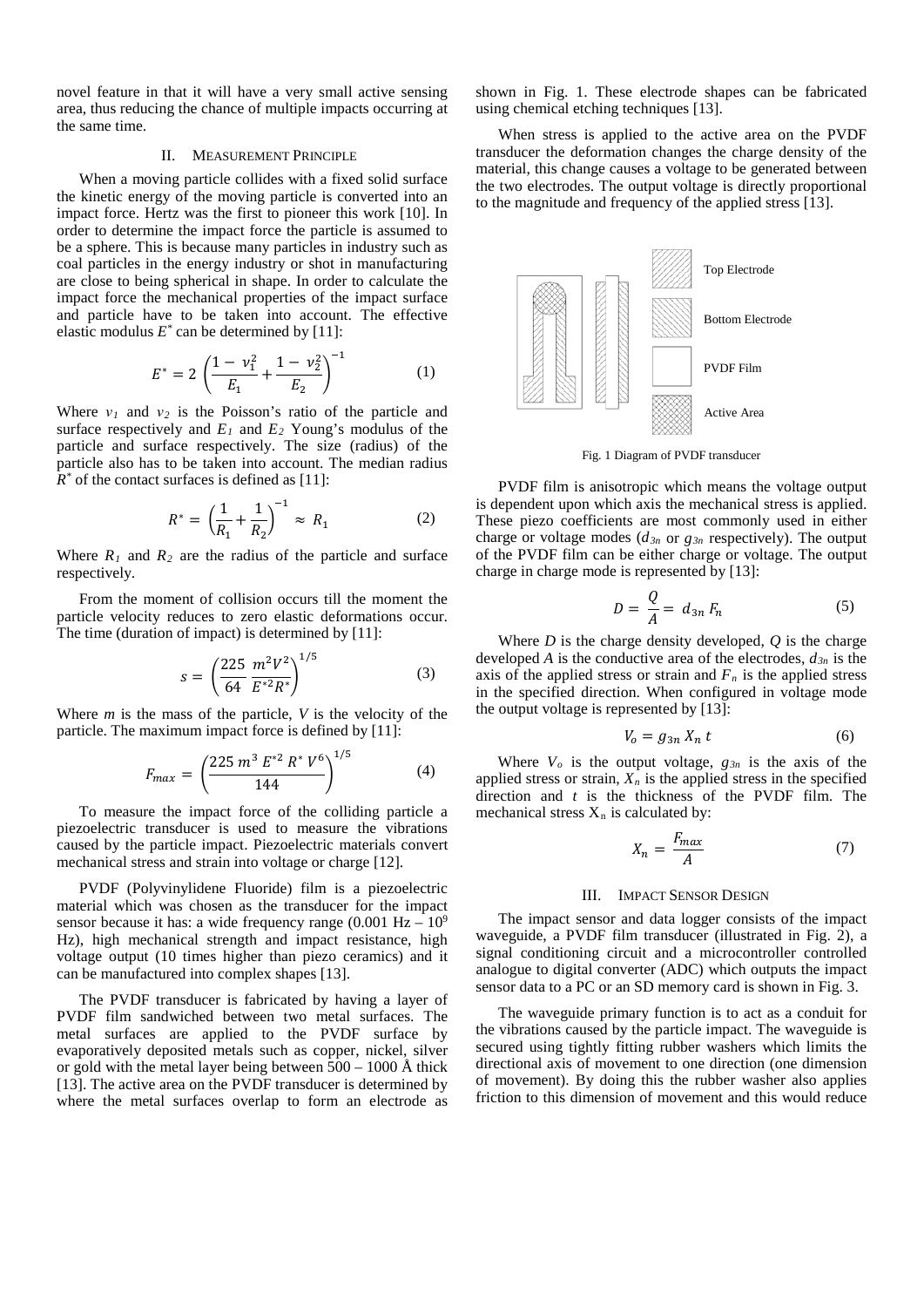to amount of stress applied to the piezo transducer during impact. For this the output voltage is calculated by:

$$
V_o = \frac{g_{3n} X_n t}{f_f} \tag{8}
$$

Where  $f_f$  is the frictional force acting against the waveguide from the rubber washer during the ball bearing impact. However it is difficult to quantify the frictional force between the rubber washer due to the complexity of the surface texture of the waveguide, rubber washer and the force between the washer and waveguide [14]. For this reason the value  $f_f$  is an estimate.

The waveguide also has a very small active sensing area (1 mm diameter). The advantage of this is, if the impact sensor was to be mounted in a 50 mm bore pipe to measure particle size on a pneumatic conveyor system, the active sensing area would be less than 0.001% of the pipe bore. This would reduce the possibility of simultaneous impacts of multiple particles. The waveguide also protects the piezo transducer from possible damage caused by particle impacts. The current sensor housing is 6 mm thick meaning that if the impact sensor was to be mounted inside a 50 mm pipe bore the nonactive sensor cross section would take up approximately 15% of the pipe bore. However, for larger bore pipes such as those in the power industry (150 mm and greater) this would be less of a problem.

The piezo transducer consists of a layer of PVDF film of 110 µm thick with nickel copper alloy electrodes. The electrodes were fabricated via a chemical etching process using ferric chloride [13]. The piezo transducer is insulated with a layer of silicone to prevent short circuiting between the electrode and waveguide. The silicone insulation also protects the delicate electrodes. The piezo transducer is glued to the waveguide and fixed surface using a specialist adhesive for gluing silicone based rubbers as shown in Fig. 2.

The first stage of the signal conditioning circuit is a preamplifier. The preamplifier is a non-inverting amplifier (voltage mode) with the electrodes directly connected to the amplifier to reduce connection distance and maintain high signal-to-noise ratio [13]. The first stage of the signal conditioning circuit is also contained inside a shielded casing

for noise protection. Having the pre-amplifier in voltage mode also has the advantage that changes in temperature have little effect on the voltage sensitivity [13].

The output of the preamplifier is then passed through an optional second-order active bandpass filter. This bandpass filter is adjustable to change the lower and upper limits of frequencies.

The signal is then digitised in an ADC. The ADC is controlled by a microcontroller using a serial peripheral interface (SPI) bus. The ADC has a 12-bit resolution and a sampling frequency of 200 kHz (since the highest frequency expected from a PVDF film transducer in 1 directional axis will output a frequency of less than 100 kHz [13]). Data is transmitted to a PC or saved on an SD card.



Fig. 2 Cut away view of the piezo impact sensor

#### IV. EXPERIMENTAL SETUP

In order to compare the impact force measured by the impact sensor to the theoretical impact force ball bearings were used as test particles. The ball bearings are made of Delrin which is a high strength engineering polymer. Three different sizes of Delrin ball bearings were tested 2.5 mm, 3 mm and 3.5 mm in diameter (each with a mass of 11.62 mg, 20.08 mg and 31.88 mg respectively).



Fig. 3 Block diagram of the piezo impact sensor and data logger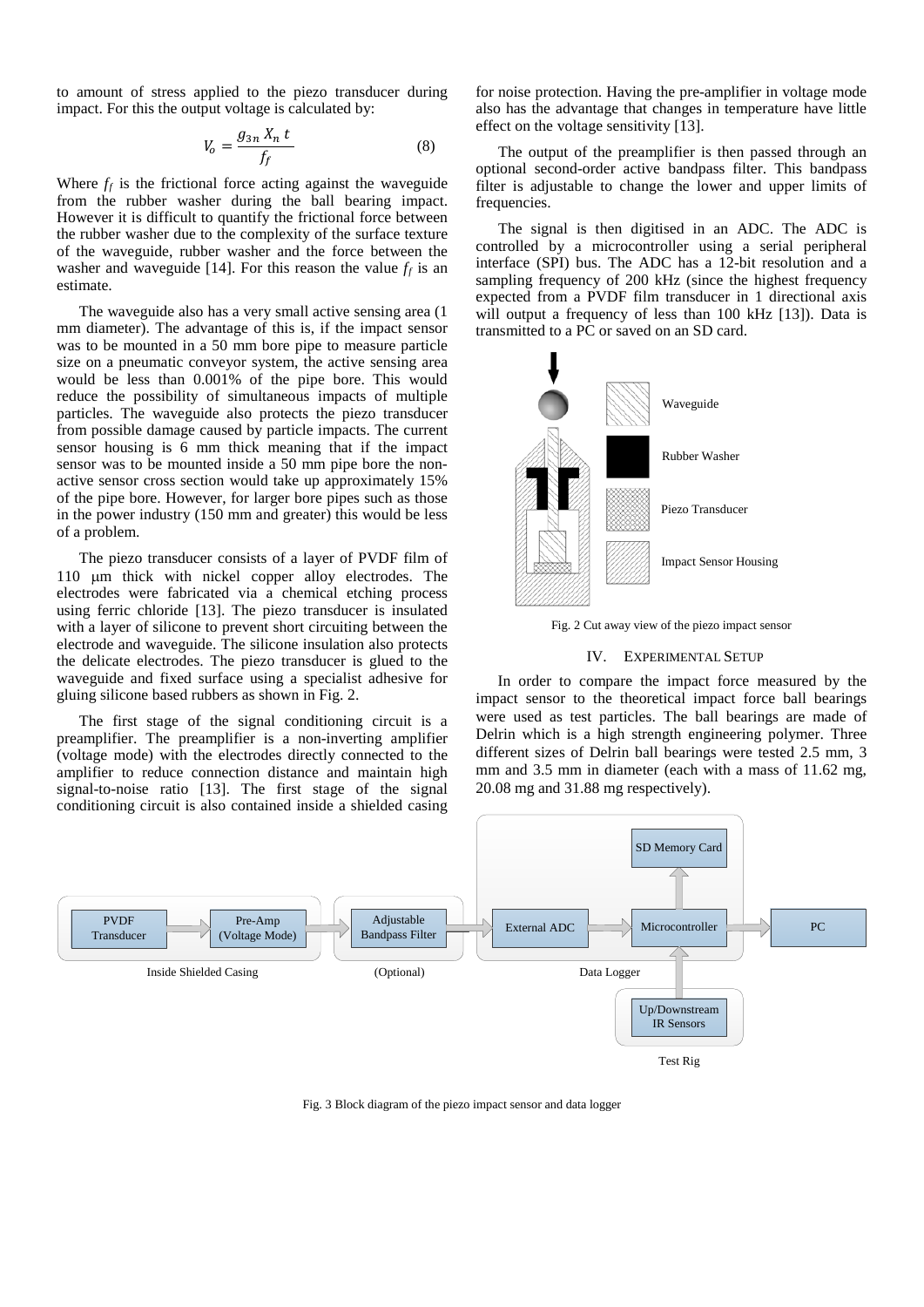Fig. 4 shows the experimental setup used in this study. The impact sensor is rigidly mounted in a vice to prevent movement. A guiding tube is centred above the impact sensor to guide the ball bearing onto the impact sensor. The guiding tube can be adjusted to different lengths (500 mm, 750 mm, 1000 mm and 1250 mm), allowing the ball bearing under test to be dropped from different heights for different impact velocities.

To independently measure the impact velocity of the ball bearing before impact at the end of the guiding tube (just before the impact sensor) optical sensors are set 25 mm apart as shown in Fig. 4. The optical sensors consist of an IR (infrared) emitter that creates an IR beam across the inside of the tube. This IR beam is detected by an IR receiver (IR photodiode). The two optical sensors are connected to the microcontroller as shown in Fig. 3. When the falling ball bearing breaks the upstream IR beam the microcontroller triggers the timer. When the falling ball bearing breaks the downstream IR beam the microcontroller reads the time taken for the ball bearing to travel from the upstream to the downstream sensor. The average velocity of the ball bearing is calculated from the spacing between the sensors and the measured time.



Fig. 4 Test rig (A) impact sensor, (B) upstream/downstream optical sensors, (C) guiding tube, (D) ball bearing entering guiding tube

After the downstream IR sensor has been triggered the microcontroller begins data logging from the ADC since an impact is imminent. All data from the impact sensor output is saved onto a SD memory card and an algorithm in the

microcontroller determines the peak amplitude of the impact signal which is presented on the PC.

#### V. RESULTS AND DISCUSSION

The impact sensor was first tested without the bandpass filter in order to examine the frequency component of the ball bearing impact. A total of 200 impact reading were taken for each size of ball bearings. Fig. 5 shows the peak amplitude of the impact signals. The magnitude of the unfiltered impact signals shows a high level of deviation, especially on 2.5 mm diameter ball bearing. The impact signals for the 3 mm ball bearing also show a large number of impact signals that are at the supply voltage (1.65V) indicating that the preamplifier has saturated for them impacts.

Power spectral analysis of impacts of all three sizes of ball bearings is carried out for 2.2 m/s, 2.4 m/s and 2.6 m/s, as shown in Fig. 6, 7 and 8 respectively.

The power spectra in Fig. 6 - 8 indicate that the smaller diameter ball bearings have higher frequency components. Also for larger diameter ball bearings at higher velocity there is a large DC component in the signal indicating the signal has saturated to the supply voltage.



Fig. 5 Magnitude of dominant peak of ball bearing impact



Fig. 6 Power spectra of the ball bearing impacts at 2.2 m/s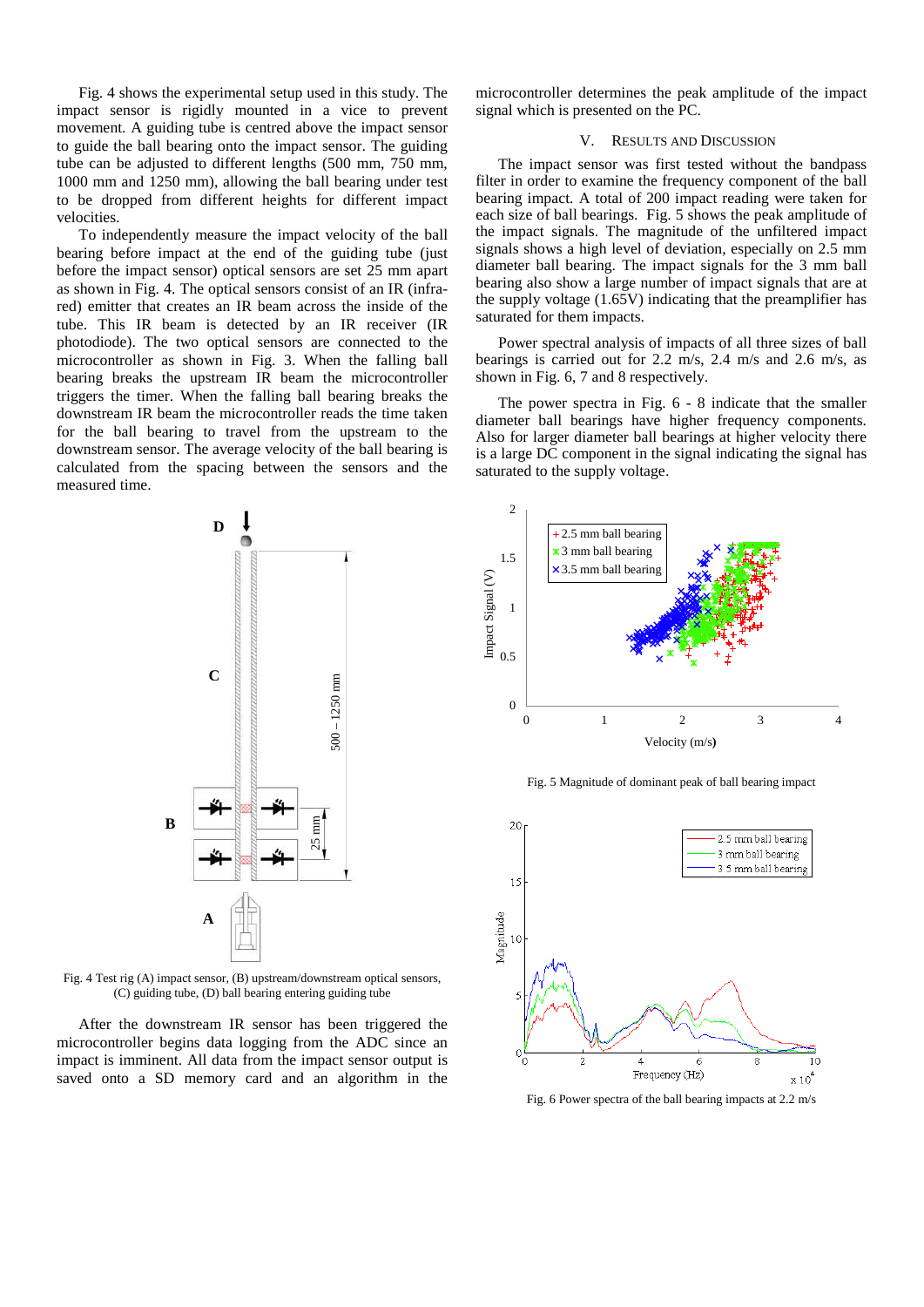

Fig. 7 Power spectra of the ball bearing impacts at 2.4 m/s



Fig. 8 Power spectra of the ball bearing impacts at 2.6 m/s

Fig. 9 - 11 shows the power spectra for the ball bearing with different impact velocities. They too show a high DC component for the higher impact velocities. For Fig.  $6 - 11$ there is a common frequency range (approximately between 5 kHz and 15 kHz) that is consistently proportional to the impact force due to a higher impact velocity or larger mass of the ball bearing.

A second order bandpass filter with a low cut-off frequency of 5 kHz and an upper cut-off frequency of 15 kHz was placed between the impact sensor's output and the ADC as shown in Fig. 3. This was done to remove the DC component caused by saturation and the high frequency components and only use the frequencies that were shown to be proportional to the impact force as seen in Fig.  $6 - 11$ .











Fig. 11 Power spectra of 3.5 mm ball bearing impact signal